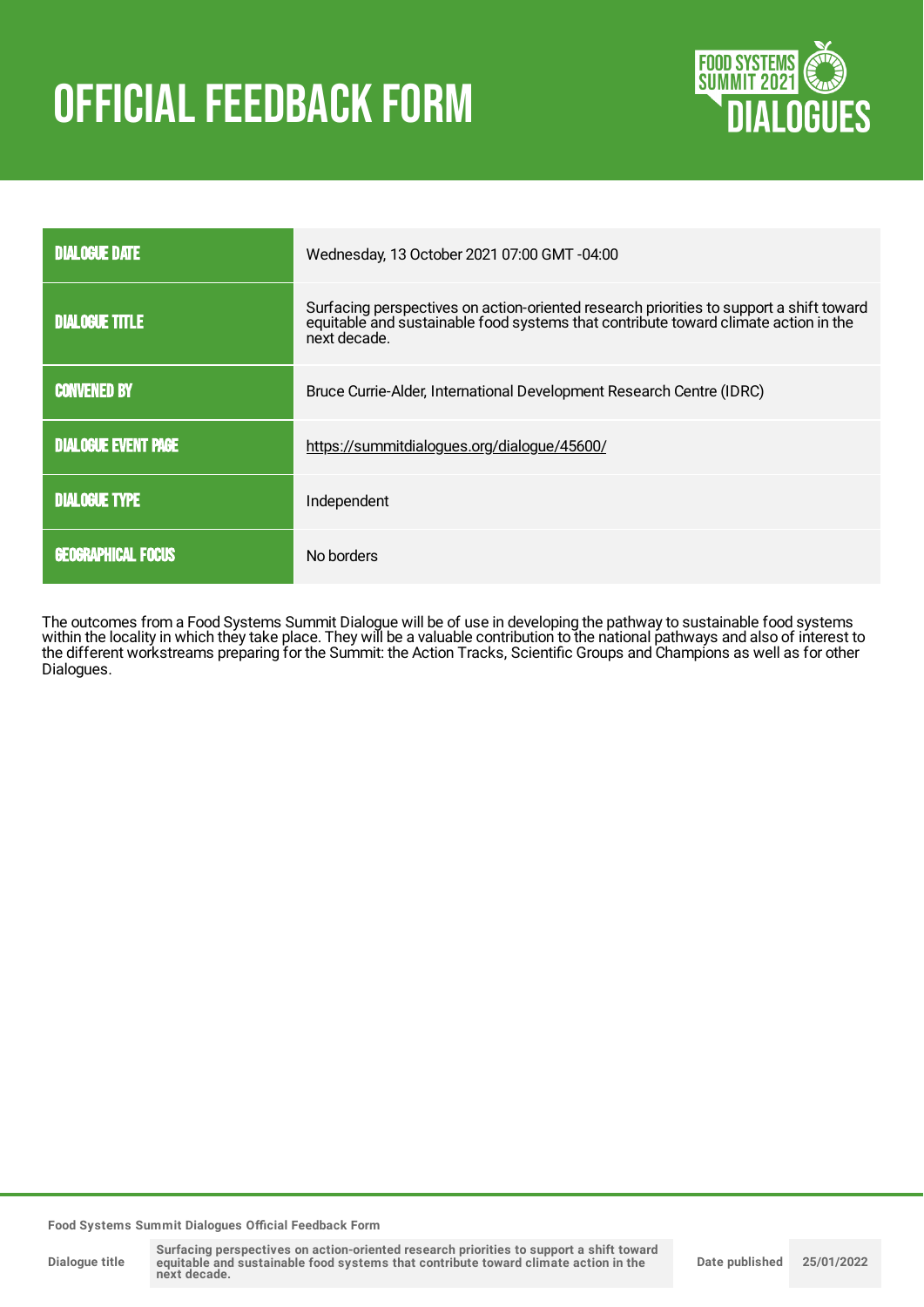## 1.PARTICIPATION



#### NUMBER OF PARTICIPANTS FROM EACH STAKEHOLDER GROUP

- 0 Small/medium enterprise/artisan 0 Workers and trade union
- 
- 0 Multi-national corporation 0 Local authority
- 
- 
- 0 Large-scale farmer 0 United Nations
- 4 Local Non-Governmental Organization 0 International financial institution
- 6 International Non-Governmental Organization 1 Private Foundation / Partnership / Alliance
- 0 Indigenous People **0 Consumer group**
- 10 Science and academia 1 Other
- 
- 1 Large national business 0 Member of Parliament
	-
- 5 Small-scale farmer 2 Government and national institution
- 1 Medium-scale farmer 1 Medium-scale farmer 1 Medium-scale farmer 1 0 Regional economic community
	-
	-
	-
	-
	-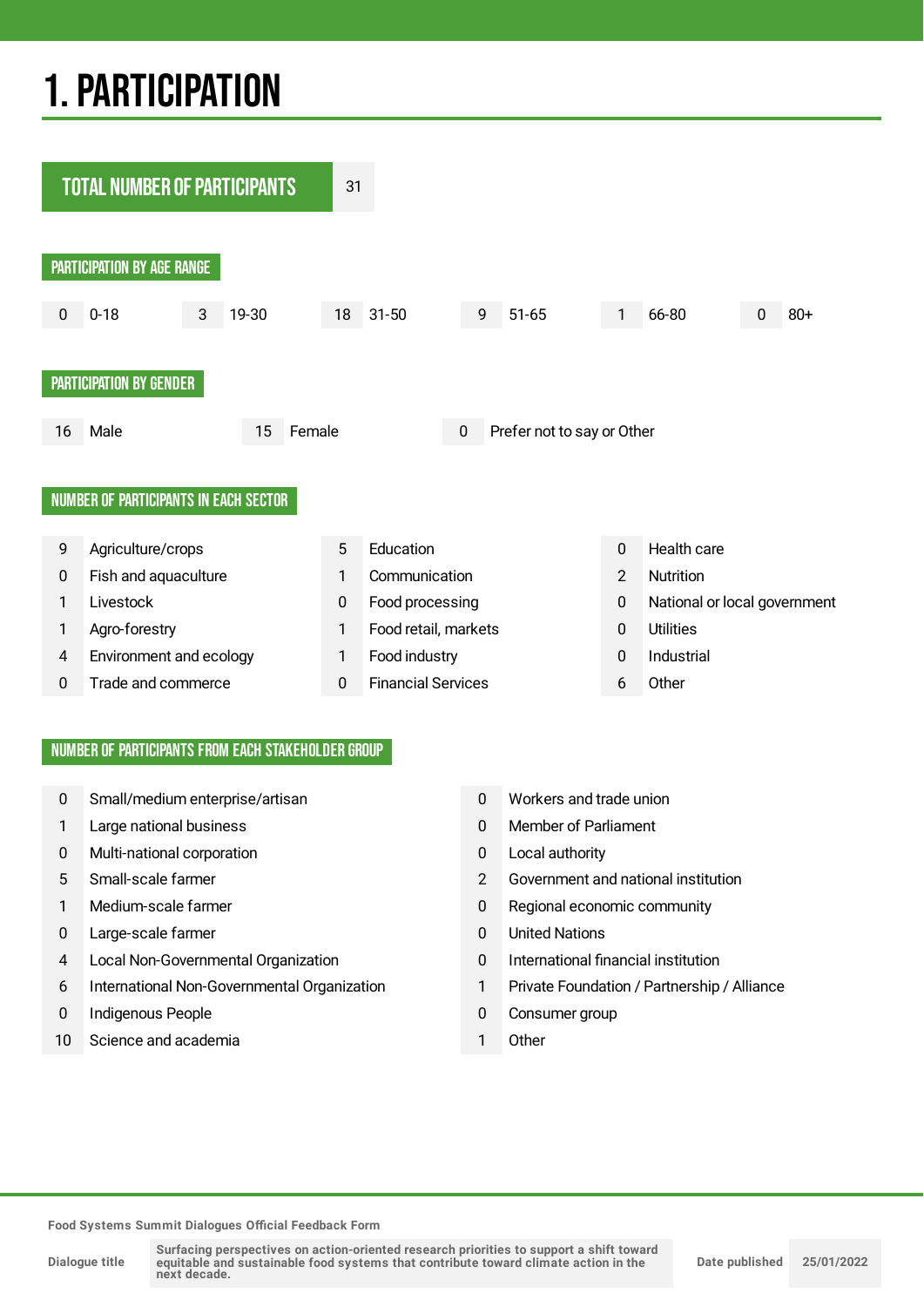## 2. PRINCIPLES OF ENGAGEMENT

HOW DID YOU ORGANIZE THE DIALOGUE SO THAT THE PRINCIPLES WERE INCORPORATED, REINFORCED AND ENHANCED?

Embrace multi-stakeholder inclusivity: This dialogue was designed to bring together a range of stakeholders to surface perspectives on action-oriented research priorities to support a shift toward equitable and sustainable food systems that contribute toward climate action in the next decade. Commit to the Summit: The dialogue aimed to support the vision for sustainable food systems by surfacing priorities and recommendations for action research in adapting food systems. Act with Urgency: This event aimed to identify barriers to action and opportunities to overcome them through collaboration across disciplines and stakeholder groups — and how the Adaptation Research Alliance, its members and other actors collaboratively could seize these priorities/opportunities. The Alliance builds on the United Nations 2019 Call for Action and is intended to provide the pioneering science and technical expertise to inform and underpin the work of the Adaptation Action Coalition. Be Respectful: We briefed all facilitators to ensure everyone would have space to contribute to the discussion, and that all views would be welcomed, understood, and discussed. Build trust: We designed the dialogue to ensure a safe space to communicate, share, and collaborate. A digital platform was selected as a tool to support everyone's participation (both in writing and verbally) and shared decision making (voting).

### HOW DID YOUR DIALOGUE REFLECT SPECIFIC ASPECTS OF THE PRINCIPLES?

Recognize Complexity: We took a 2-stage approach, consisting of a survey widely distributed followed by a virtual dialogue with multiple stakeholders representing different perspectives (scientists and academics, knowledge brokers, and practitioners, among others), that surfaced priorities and recommendations for action research in adapting food systems. Build trust: The dialogue was designed to be open and transparent. For transparency, the organizers shared the raw (anonymized) data from the preliminary survey. The methodology for processing the preliminary data was explained. The breakout group discussions of the dialogue allowed participants to consolidate, debate, and refine the data. Breakout discussions allowed everyone to be actively engaged, so all played a role in defining key priorities and identifying priority actions. Complement the work of others: The whole spirit of this event was about identifying priority areas for solutionsoriented action research where collaboration is needed to seize those opportunities. Therefore, collaboration implies complementing the work of others, and this was reinforced in the way the small group discussions were designed.

DO YOU HAVE ADVICE FOR OTHER DIALOGUE CONVENORS ABOUT APPRECIATINGTHE PRINCIPLES OF ENGAGEMENT?

The Dialogue Convenors should read the convenor guidance to ensure the event is designed in alignment with the Principles of Engagement. The dialogues should be designed to ensure outcomes are as useful to participants as they are to dialogue convenors.

**Food Systems Summit Dialogues Official Feedback Form**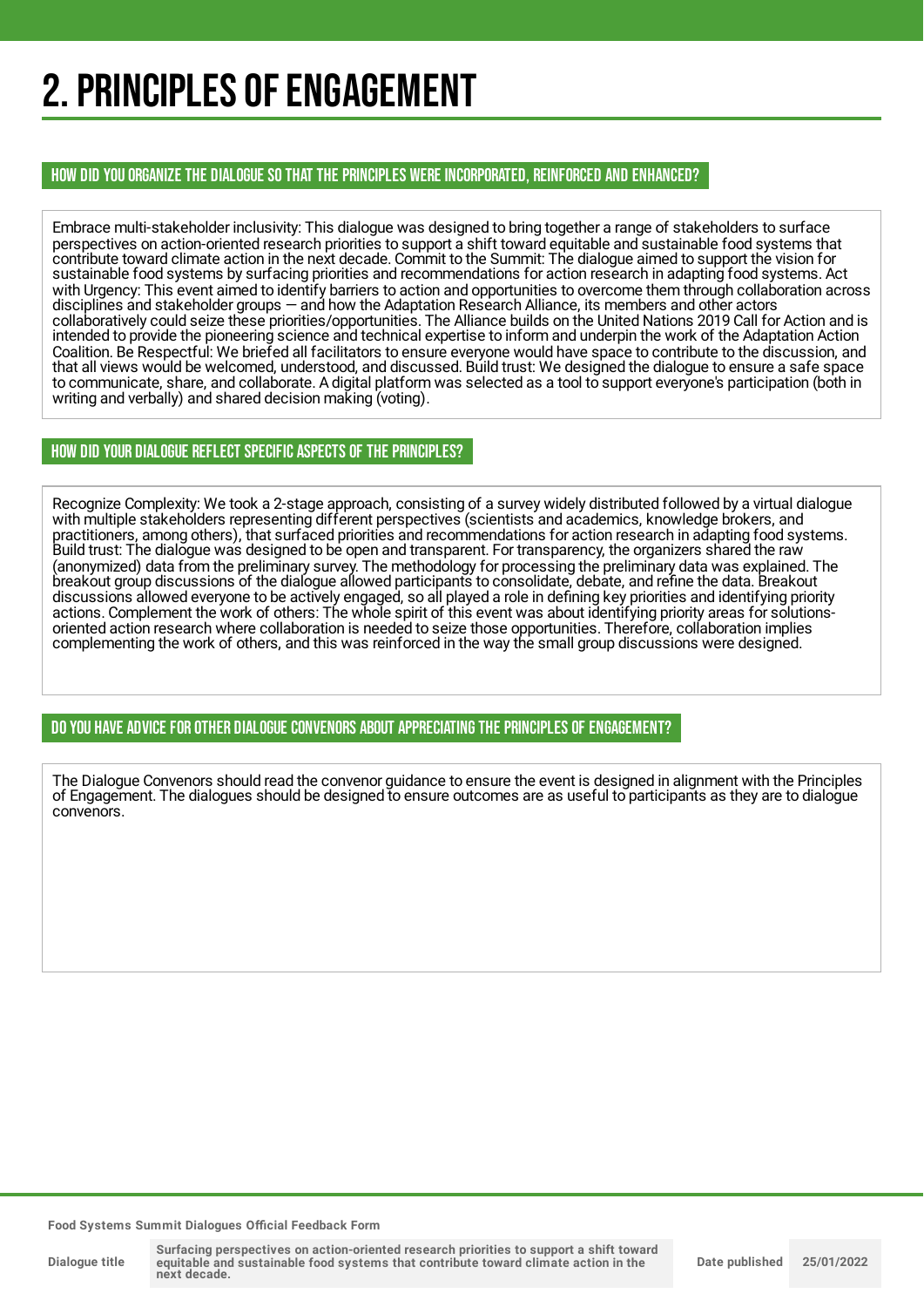## 3. METHOD

The outcomes of a Dialogue are influenced by the method that is used.

DID YOU USE THE SAME METHOD AS RECOMMENDED BYTHE CONVENORS REFERENCE MANUAL?

✓ **Yes No**

**Food Systems Summit Dialogues Official Feedback Form**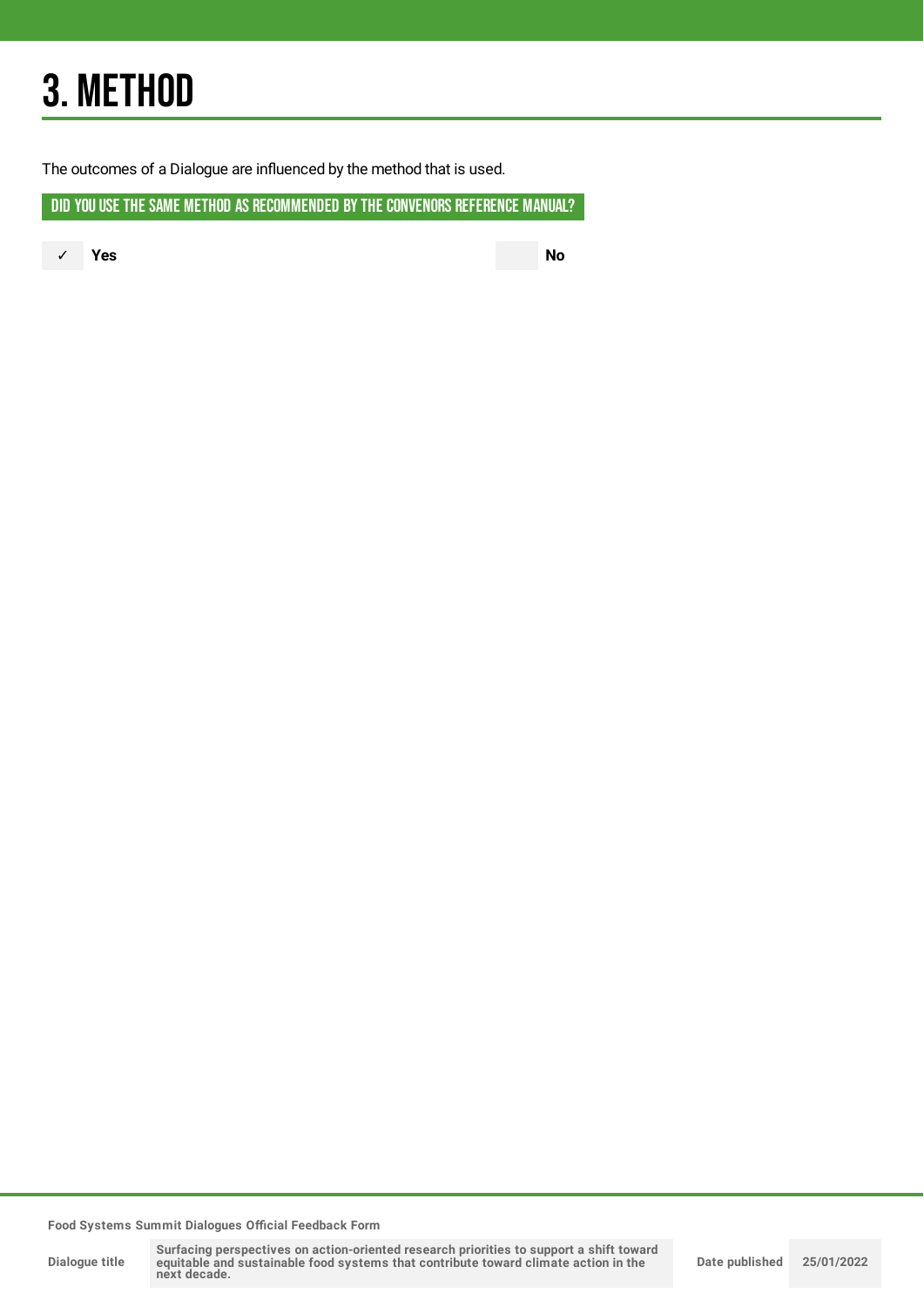## **4. DIALOGUE FOCUS & OUTCOMES**

## MAJOR FOCUS

Our Dialogue focused on surfacing priorities and recommendations for action research in adapting food systems.

The dialogue was the second part of a wider two-step consultation process. A full Chair's Summary from this process can be found here: http://hdl.handle.net/10625/60830. French and Spanish translations are also available.

#### ACTION TRACKS

| $\checkmark$ | Action Track 1: Ensure access to safe and<br>nutritious food for all |
|--------------|----------------------------------------------------------------------|
|              | Action Track 2: Shift to sustainable<br>consumption patterns         |
| $\checkmark$ | Action Track 3: Boost nature-positive<br>production                  |

- ✓ Action Track 4: Advance equitable livelihoods
- ✓ Action Track 5: Build resilience to vulnerabilities, shocks and stress

## **KEYWORDS**



**Food Systems Summit Dialogues Official Feedback Form**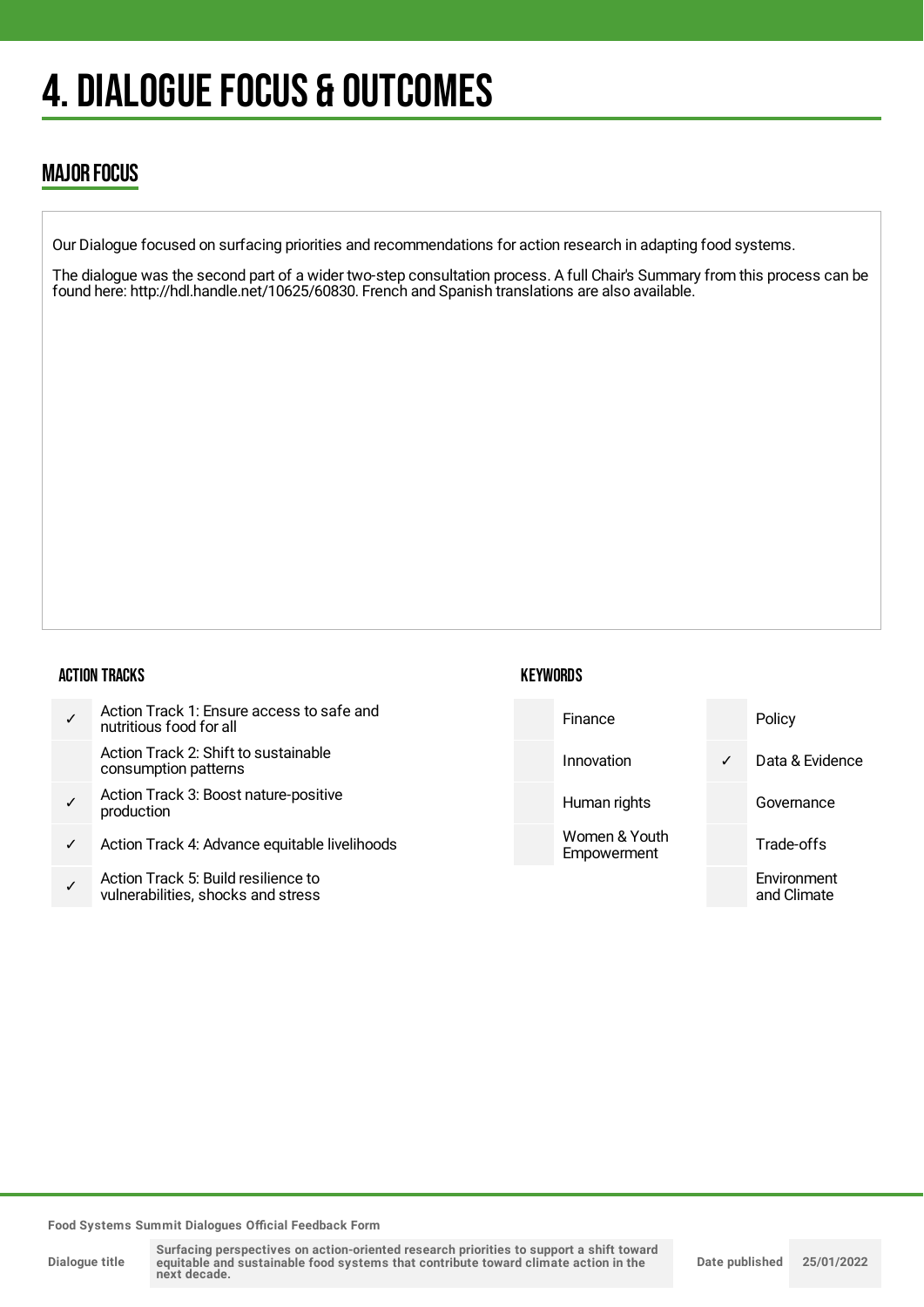## MAIN FINDINGS

Healthy, sustainable, and equitable food systems are essential for food security, and highly sensitive to the impacts of climate change. They also have the potential to play a key role in mitigating and adapting to climate change. Seven priority areas related to food systems were identified in this dialogue:

- Transforming food systems
- Transitions toward agroecology
- Supporting healthy and sustainable diets
- Justice, equality, and inclusion in food systems
- Supporting the resilience of smallholder farmers
- Anticipatory planning for climate risk in food systems
- Reducing emissions in food systems

The dialogue also noted the absence of some important priorities, including a focus on how we might transform food systems through a better understanding of market demands for increased protein (in particular, meat), and a focus on economic incentives to move towards agroecology.

Cross-cutting observations for consideration:

• the enormous scale and cost of adapting food systems in the context of climate change, which will demand considerable investment and a transformation in thinking;

• the need to consider the pros and cons and ideal circumstances for international collaboration, taking into account that adaptation is essentially local and that collaboration carries transaction costs in terms of time and effort to coordinate action research across diverse actors;

• a request that the Adaptation Research Alliance (ARA) document and share the learning from across different research collaborations and experiences;

• the urgent importance of understanding and communicating risks and uncertainties, and using risk assessments for decision-making - as a starting point for every project; and

• the need to think holistically, rather than addressing each priority as a silo.

In chairing this dialogue, IDRC notes its value in exploring which priorities best lend themselves to action research, and which require collaboration. It will nonetheless be important for the ARA to also draw from evidence reviews in designing its research support agenda.

#### ACTION TRACKS

#### **KEYWORDS**

|   | Action Track 1: Ensure access to safe and<br>nutritious food for all      | Finance                      |              | Policy                     |
|---|---------------------------------------------------------------------------|------------------------------|--------------|----------------------------|
|   | Action Track 2: Shift to sustainable<br>consumption patterns              | Innovation                   | $\checkmark$ | Data & Evidence            |
|   | Action Track 3: Boost nature-positive<br>production                       | Human rights                 |              | Governance                 |
| ✓ | Action Track 4: Advance equitable livelihoods                             | Women & Youth<br>Empowerment |              | Trade-offs                 |
|   | Action Track 5: Build resilience to<br>vulnerabilities, shocks and stress |                              |              | Environment<br>and Climate |

**Food Systems Summit Dialogues Official Feedback Form**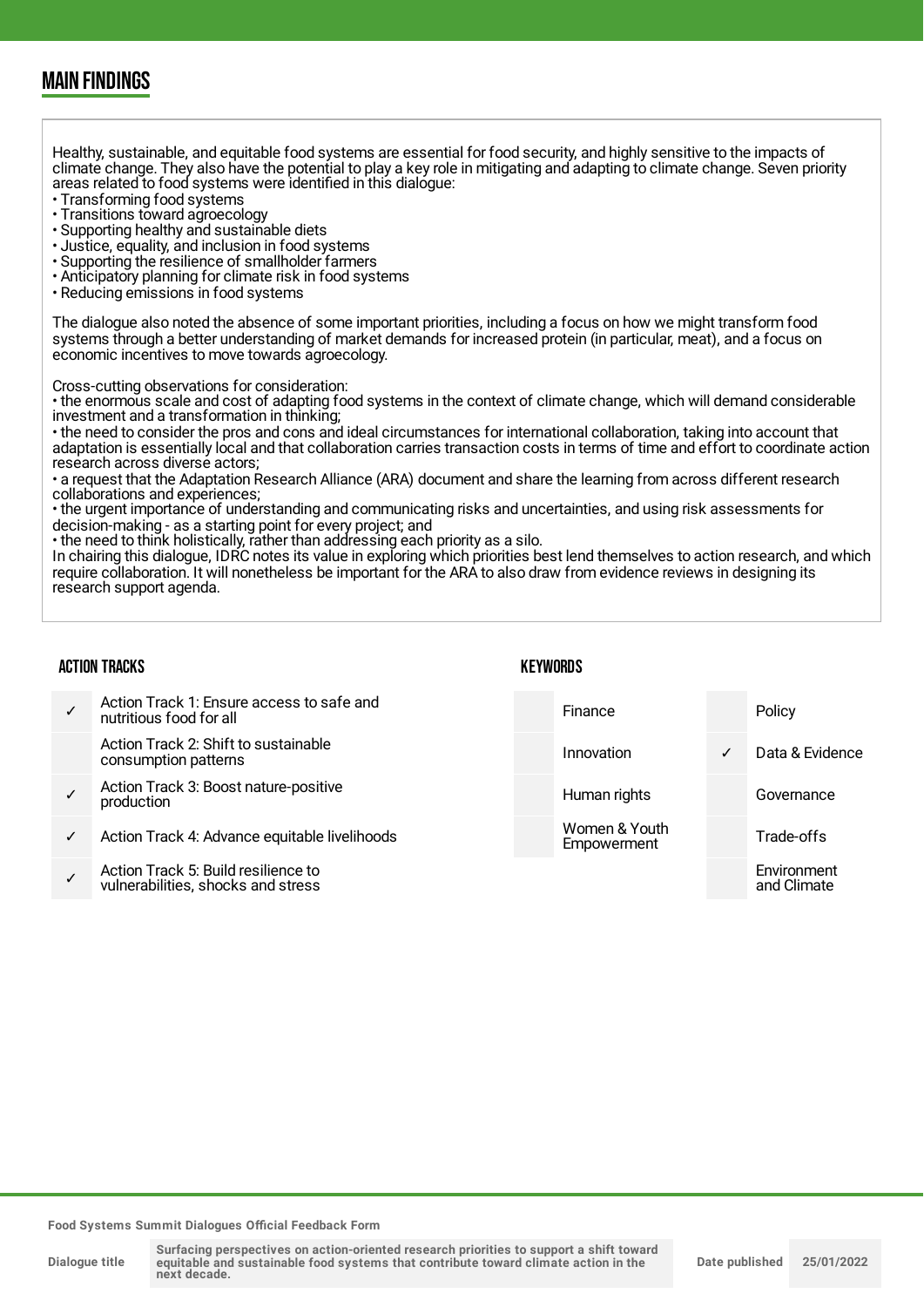Below are the findings for each of the seven action research priority areas surfaced through the Dialogue:

Priority 1- How to transform food systems

Proposed focus: The role of multi-stakeholder governance and cooperation across sectors in scaling innovations and increasing transparency and equitable participation in value chains.

#### Why is this important?

Transforming innovation systems to deliver impacts at scale and making knowledge and innovation more accessible and actionable to farmers should be a priority. Research in this area would accelerate the deployment of demonstrated technologies and shed light on innovative financing mechanisms to scale new approaches and harness the power of the private sector. We need to better understand how to shift power dynamics and the status quo to transform food systems. Understanding the impacts of this bundling approach is vital for building systemic resilience against climate.

Opportunities for action

The consultation surfaced 33 opportunities that can be characterized as a set of approaches to exploring food system transformation that focus on the drivers, process and intended "destination" of transformation.

1. Understand the different motivations, drivers, incentives of different food system actors - and those of researchers - and test key leverage points for changing these incentives. For example:

• Explore market incentives to support national exports that use sustainable practices.

• Develop guidelines for large supermarkets around minimum share of local supply.

• Direct market linkage to reduce food prices and reduce the exploitation of small farmers (such as by eliminating intermediaries or creating cooperatives that will increase farmers' bargaining power).

2. Ensure the PROCESS of transformation is participatory, and that stakeholders, including underrepresented groups (indigenous communities, women, smallholder farmers, low-income households) are aligned to address the root causes of systemic problems. This entails:

• Research that adopts a systematic perspective, doesn't reproduce power inequalities, and values local, traditional, and Indigenous knowledge; and

• Research on the best ways to link farmers (and other often ignored groups of producers such as pastoralists and urban/peri-urban farmers), businesses, governments, and donors to work in the same direction despite their different motivations, drivers, and decision-making processes.

3. Clarify the "destination" - what should we be aiming for in new food systems? Focus on what would bring about a climate resilient and food secure future for all, in each specific context and globally. This includes:

• Understanding the trade-offs (such as between adaptation and mitigation, or between food security and food sovereignty) and context specificity, acknowledging that there are different types of farmers and therefore different pathways for transformation; and

• Socializing narrative on what it takes to transition to a healthy and sustainable food system, such as reducing meat and unhealthy food consumption; improving environmental regulation in agriculture; engaging all of society; and adopting a wholesale 'end-to-end' approach across food systems, from 'farm to fork'.

| <b>ACTION TRACKS</b> |                                                                           |  | KEYWORDS                     |   |                            |  |
|----------------------|---------------------------------------------------------------------------|--|------------------------------|---|----------------------------|--|
|                      | Action Track 1: Ensure access to safe and<br>nutritious food for all      |  | Finance                      |   | Policy                     |  |
|                      | Action Track 2: Shift to sustainable<br>consumption patterns              |  | Innovation                   | ✓ | Data & Evidence            |  |
|                      | Action Track 3: Boost nature-positive<br>production                       |  | Human rights                 | ✓ | Governance                 |  |
|                      | Action Track 4: Advance equitable livelihoods                             |  | Women & Youth<br>Empowerment |   | Trade-offs                 |  |
|                      | Action Track 5: Build resilience to<br>vulnerabilities, shocks and stress |  |                              |   | Environment<br>and Climate |  |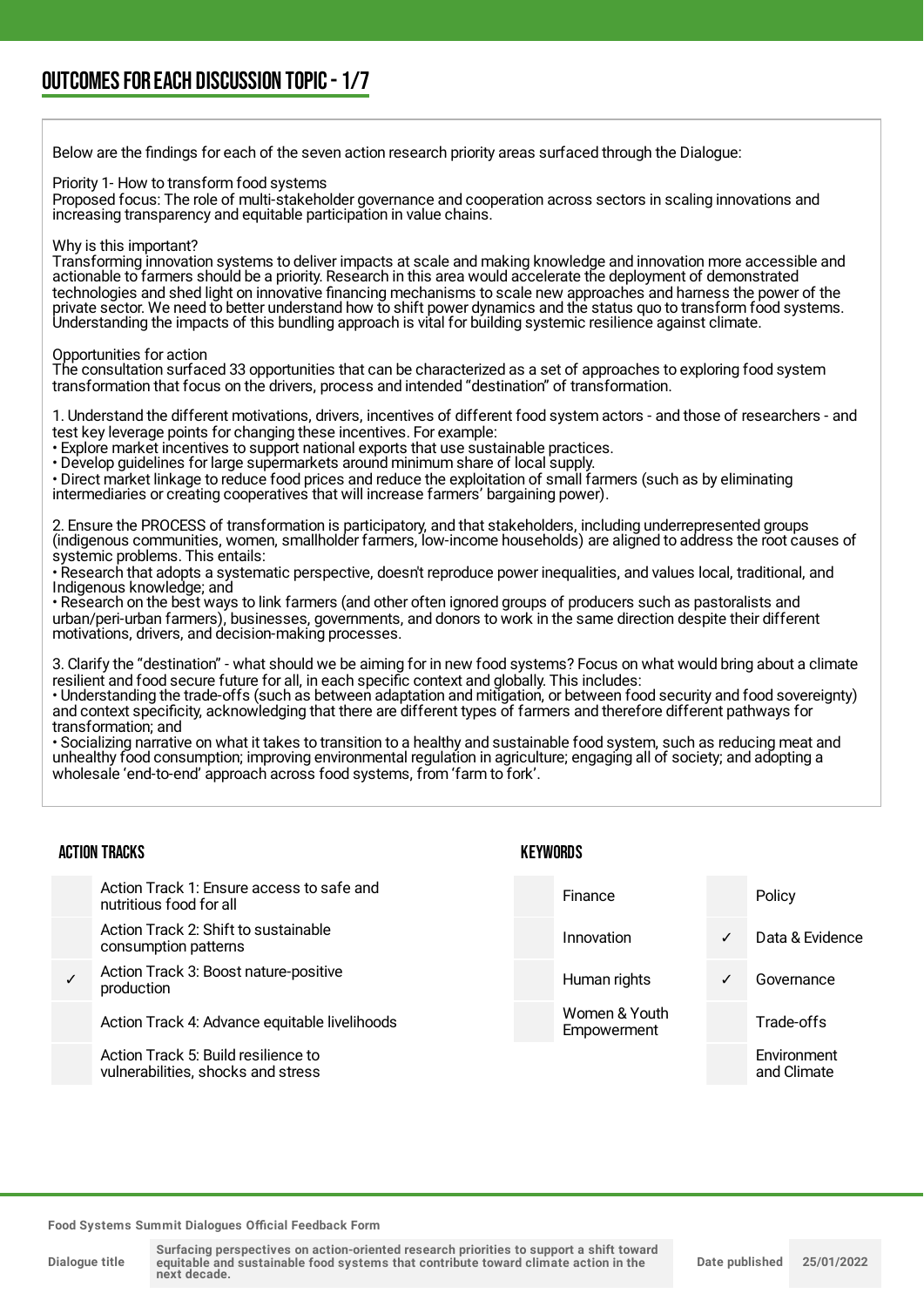Priority 2 - How to transition toward agroecology

Focus: Practical research to identify the conditions and drivers to achieve the agroecological transition needed to contribute to soil regeneration and food systems that are more sustainable, equitable and climate resilient.

#### Why is this important?

Agroecology has the potential to contribute to both adaptation and mitigation of climate change; it would enhance food security at the national level while promoting greater inclusion by benefiting smallholder households and indigenous small producers.

#### Opportunities for action

Building on a total of 30 opportunities for action identified through the survey and virtual workshop highlighted the need for funding to support alliances that would broadly engage around the urgent need to shift towards agroecological production, given its contribution to both human resilience (through nutrition, health and social benefits) and natural resilience (preserving soils, biodiversity, and ecosystem services).

As part of this paradigm shift, national policies need to promote climate resilient and sustainable food systems, rather than focusing only on for-profit commercialisation of food products. Within the research and policy community, there is a need to build consensus around the central principles of agroecology, getting past the terminology to reduce polarization. To support transition at the farm level, a focus on research-into-use opportunities, such as integrating agroecological production within extension services, will help farmers apply new knowledge and techniques. At the popular level, there is a need to promote collective action and education demanding healthier and sustainable diets.

Research must be transdisciplinary and participatory, ensuring leadership from marginalized groups. This may be advanced through collaboration with agroecological and food sovereignty-focused civil society movements around the world, such as Via Campesina, the Alliance for Food Sovereignty in Africa, and IFOAM Organics.

In terms of research focus areas, the dialogue surfaced a number of opportunities, including:

• developing monitoring and accountability systems (including development of metrics) that track health and environmental outcomes of food system policies;

• protecting local knowledge, seed biodiversity, plant genetic resources through farmer seed exchanges, and participatory technology development;

• generating evidence on the economic advantages of agroecology, and developing business models to make the case for agroecology at scale; and

• understanding agroecology trade-offs (and potential 'triple wins') for people, nature, and climate in LDCs with contextspecific evidence.

#### ACTION TRACKS

Action Track 1: Ensure access to safe and nutritious food for all

Action Track 2: Shift to sustainable consumption patterns

✓ Action Track 3: Boost nature-positive production

Action Track 4: Advance equitable livelihoods

Action Track 5: Build resilience to vulnerabilities, shocks and stress **KEYWORDS** 

Finance Policy Innovation **Data & Evidence** 

✓

Women & Youth Empowerment

Human rights **Governance** Trade-offs **Environment** 

and Climate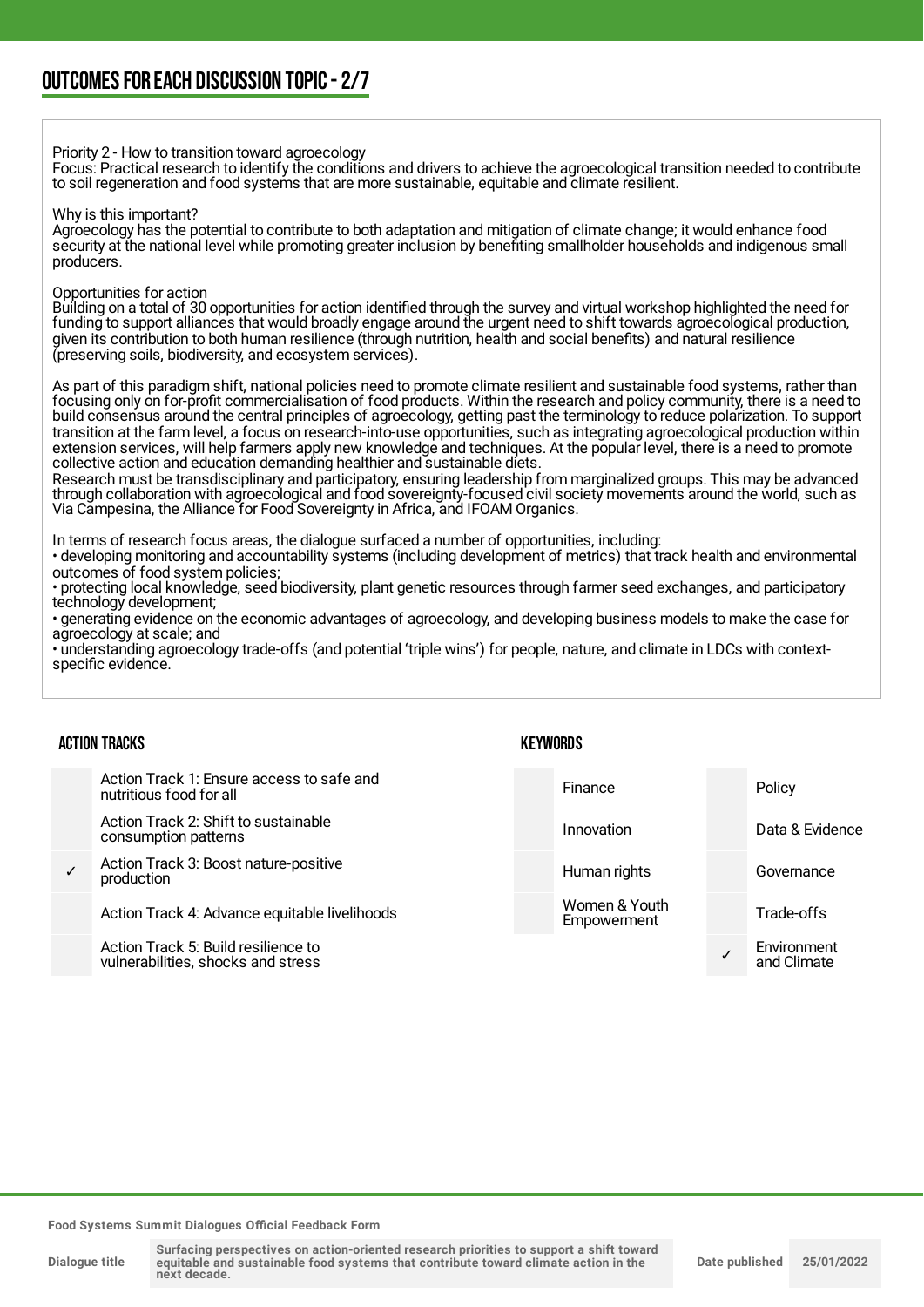#### Priority 3 - How to support healthy and sustainable diets

Focus: Incentives for healthy consumption patterns of sustainably produced food, including plant-based food and low agrochemical inputs

Why is this important?

The participants highlighted the health and environmental advantages of a plant-based diet and the potentially high impact of wide-scale adoption of more sustainable and health diets.

#### Opportunities for action

A total of 43 opportunities were identified, focusing largely around four key areas of potential action:

#### 1.Institutional procurement

There is a need to build on existing interventions to ensure that procurement programs (like for school food) meet the joint goals of enriching diets and sourcing food sustainably. This is very relevant for Asia and Africa. Given potential commercial interest in procurement programs, these must be designed with care to ensure the desired nutritional and environmental outcomes. It will be important to research the effectiveness of program design and consider carefully which food system actors need to be included. For equity purposes, decision-making cannot involve only government officials or private businesses, but must also include community representatives - particularly those who are food insecure.

#### 2. Food policy bundle (incl. taxes, subsidies, labelling, marketing regulation)

This focal area would aim to create a more enabling policy and regulatory environment – helping to shape demand for more sustainable and healthy diets while also addressing supply-side factors. It may involve, for example, dismantling elements of trade agreements that undermine the competitiveness of sustainable local farmers. The objective is to have macro-level regulatory and economic policy tools that would influence the consumption and supply of not only food products, but also carbon emissions and agricultural inputs (fertilizers, water, and land). This would make the resource allocation in food systems more environmentally sustainable and improve health and equity outcomes. The aim would be to make unhealthy and unsustainable products more expensive than healthy sustainable foods.

#### 3. Building narratives that support a shift to healthy, sustainable diets

Addressing food insecurity, dietary quality, and environmental sustainability requires multi-sectoral action and negotiating trade-offs (like between the returns to farm labour and profits for private enterprise, and between food quality and prices). Given the many actors and their incentives, standard critiques that delay action - like the cost of transitioning to healthy diets and the potential impact on private industry of regulations - can be barriers to change. These need to be countered by creating narratives on why and how to make the shift to healthy sustainable diets (like by illustrating the co-benefits for environment and health, and opportunities to increase wages for low-income food system workers). Such narratives can help create an incentive structure to shift industry practices for farmers, agri-business, and vendors towards better nutritional and ecological outcomes. Creating these narratives will require support for advocacy and civil society mobilisation, incl. through investigative journalism that exposes the powerful interests that support unhealthy food systems and reports on the health, economic, and environment impacts of industrial agriculture.

#### 4. Increasing the diversity of food sources (incl. traditional and local and sustainable foods)

Multiple food systems can co-exist. We need to expand the reach of food systems that incorporate diverse food sources while addressing food insecurity and ensuring food accessibility, availability, and affordability - which all depend on well functioning global value chains. Increasing this diversity demands understanding the mechanisms for change - how, for instance, increasing the supply of a particular crop involves trade-offs between farmer incomes, land use, and dietary diversity. It also requires understanding the political economy of the relevant food system and how the integration of global food value chains interacts with requirements for ensuring food sovereignty.

### **CALICAL TRACKS**

| ACTION TRACKS<br><b>KEYWORDS</b>                                          |  |                              |   |                            |
|---------------------------------------------------------------------------|--|------------------------------|---|----------------------------|
| Action Track 1: Ensure access to safe and<br>nutritious food for all      |  | Finance                      | ✓ | Policy                     |
| Action Track 2: Shift to sustainable<br>consumption patterns              |  | Innovation                   |   | Data & Evidence            |
| Action Track 3: Boost nature-positive<br>production                       |  | Human rights                 | ✓ | Governance                 |
| Action Track 4: Advance equitable livelihoods                             |  | Women & Youth<br>Empowerment | ✓ | Trade-offs                 |
| Action Track 5: Build resilience to<br>vulnerabilities, shocks and stress |  |                              |   | Environment<br>and Climate |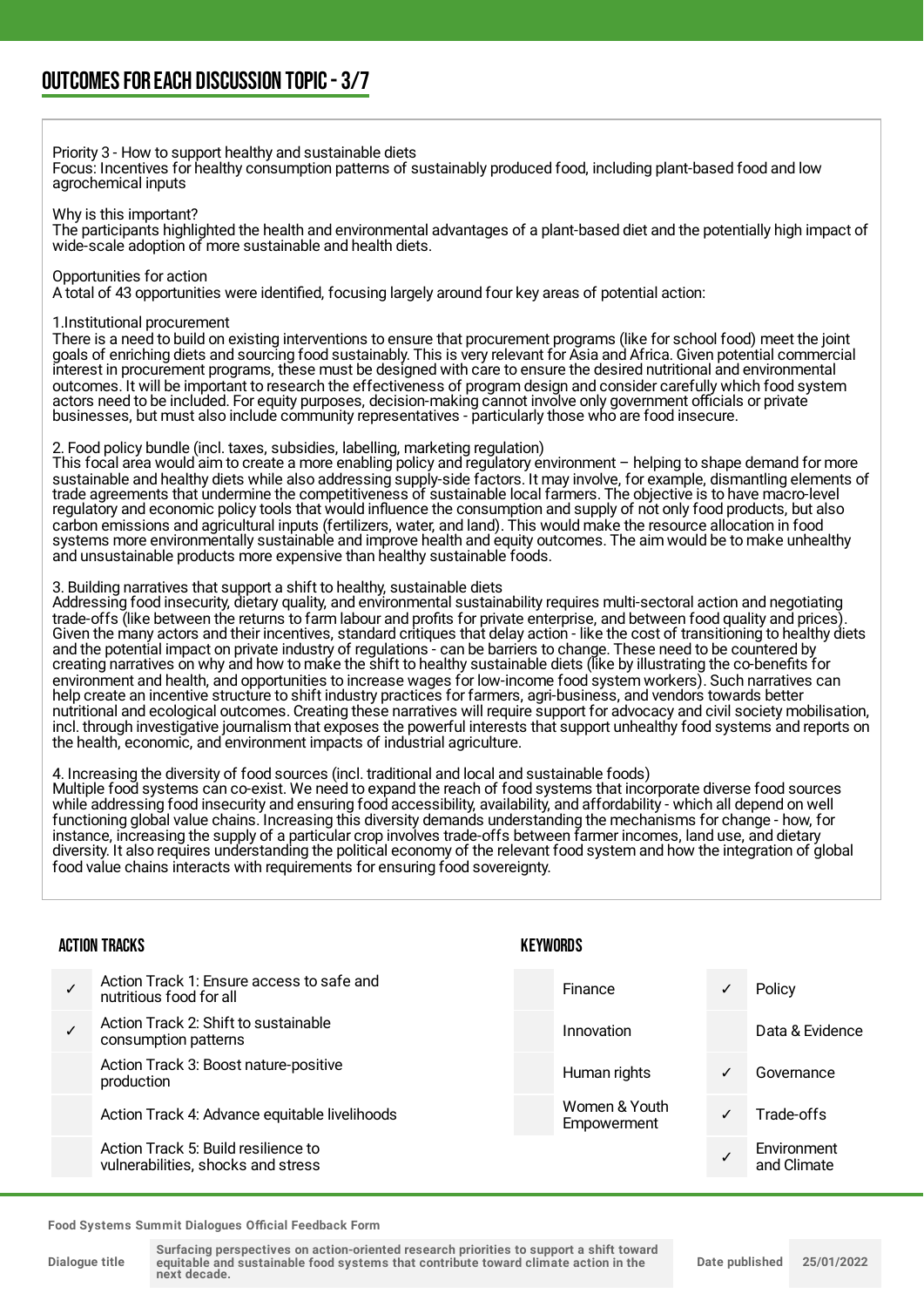Priority 4 - How to promote justice, equality, and inclusion in food systems Focus: Combatting food insecurity for vulnerable groups and supporting collective action for food sovereignty and more equal access to healthy and sustainable food for all. Why is this important? This is a cross-cutting priority that intersects with all other areas for action research on food systems, and is instrumental to advancing progress on the sustainable development goals (SDGs). The Intergovernmental Panel on Climate Change (2019) finds that empowering and valuing women increases their capacity to improve food security has a multiplier effect, contributing to poverty reduction, food security, and better nutrition for families and whole communities. Opportunities for action The consultation surfaced 29 opportunities which, through discussion, crystallized around three key research opportunities: 1. Address how research is carried out in food systems for more inclusive and just outcomes. This entails engaging all actors in the food system, including women and marginalized groups, through a highly collaborative approach — building coalitions and collective action through the research process itself. This includes an emphasis on rights-based approaches. • Support research that drives and scales collective action and resilience practices, such as by linking researchers to civil society groups working on food sovereignty (among other areas), and explore ways to incentivize food producers to embrace resilience and nutrition rather than only mass production. • Understand the behavioural factors that underpin social change processes, such as by focussing on knowledge translation, engaging youth, and improving education on climate change and food systems. • Intentionally integrate justice, equity, and decolonizing lenses into every stage of research to drive food system transformations that support the most vulnerable. • Prioritize transdisciplinary and participatory research that combines traditional, local, and Western knowledge systems. 2. Link social policy goals and related support measures (such as social safety nets and access to finance) to climate and agricultural policy through incentives. • Focus incentives for transforming food systems on tackling the root causes of inequality. Such incentives might include, for example, measures that help overcome powerful business interests and 'growth at any cost' economic models, or that link local producers with community groups serving the vulnerable. • Target subsidies to promote agroecological production that meets food, social, and ecological goals, and discourage environmentally harmful practices. • Create voucher systems that link people with limited means to local food systems. 3. Address the structural and systemic exclusion of marginalized groups, removing institutional and governance barriers they face, and increasing their access to and influence over decision-making. • Take a rights-based approach, including respect for the tenure and land claims of Indigenous groups. • Move beyond action research toward a rights-based approach that prioritizes legal empowerment of marginalized groups. For example, entrench the right to a healthy environment in law, thereby providing legal recourse for marginalized people. • Use education to inform grassroots groups pressuring elected leaders to shift policy. • Integrate analysis of power relations into food systems research to reveal vested interests and engage influential actors in food system change. ACTION TRACKS Action Track 1: Ensure access to safe and nutritious food for all Action Track 2: Shift to sustainable consumption patterns **KEYWORDS** Finance ✓ Policy Innovation Data & Evidence

Action Track 3: Boost nature-positive production

- Action Track 4: Advance equitable livelihoods
- ✓ Action Track 5: Build resilience to vulnerabilities, shocks and stress

|              | Finance                      | ✓ | Policy                     |
|--------------|------------------------------|---|----------------------------|
|              | Innovation                   |   | Data & Evidence            |
| $\checkmark$ | Human rights                 |   | Governance                 |
|              | Women & Youth<br>Empowerment |   | Trade-offs                 |
|              |                              |   | Environment<br>and Climate |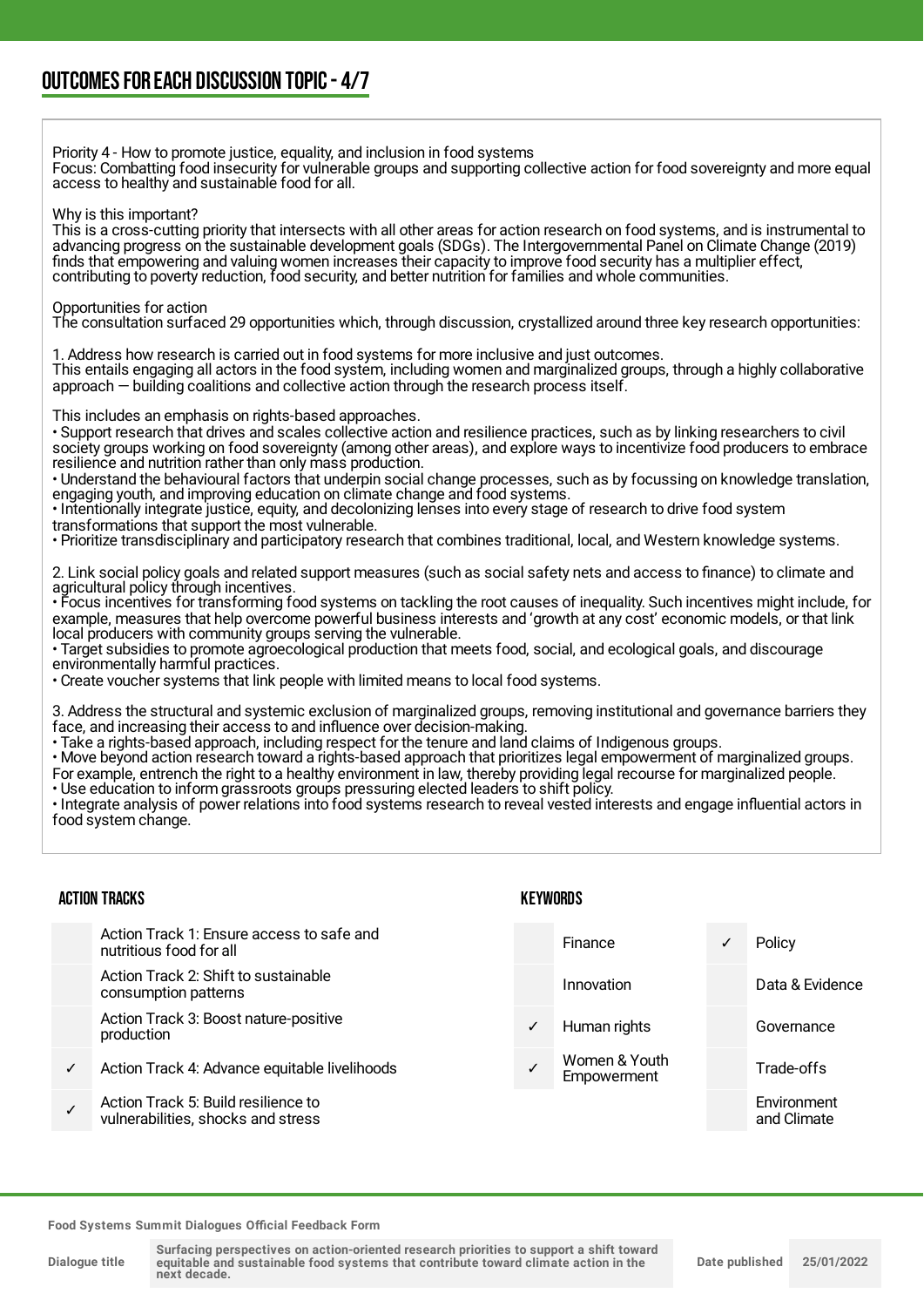Priority 5 - How to support the resilience of smallholder farmers

Focus: Promote locally produced and consumed food and increase the access of smallholder farmers to markets and to climate adaptation and mitigation options.

Why is this important?

Enhancing the welfare and resilience of smallholder farmers in the context of climate change is essential for food and nutrition security.

Opportunities for action

From a total of 34 opportunities identified, discussion focused on three key areas of potential action:

1. Help smallholder farmers access markets and grow their incomes.

Markets-related action research can facilitate smallholder farmers' access to markets, helping them grow their incomes and achieve both financial and food security.

The two main research opportunities are:

- institutional innovations in terms of how market actors, particularly smallholders, collaborate; and
- exploring what kinds of markets support different kinds of smallholder farmers.

We can also explore what happens to markets and how they respond in crises, and how to support well functioning markets where transportation links are minimal, especially during and after crisis situations such as conflicts or climate-related disasters. Digital communications - particularly of market-relevant information (like climate services, commodity prices, or market access information) – are increasingly important. It's also important to explore innovations to address value chain disruptions considering the range of different market actors – including smallholders - affected by such disruptions.

Research around markets should include a comprehensive and systemic approach to food production and distribution (e.g., local food system platforms linking food production, transport, commercialization, and consumption). Smallholder farmers should also have access to climate advisories, early warning systems, and adaptive safety nets to reduce risks coming from climate variability and extreme events. Gender considerations are important to ensure the care burden and time poverty of women farmers are addressed to enable them to participate in markets.

It is also critical to explore alternative opportunities for income generation through economic diversification programs.

2. Promote e-commerce and other mechanisms to facilitate direct interactions between consumers and producers.

Rapid e-commerce growth in certain countries during the pandemic caused disruptions for farmers. While e-commerce offers important opportunities, it also poses risks to small farmers. How can we increase smallholder farmers' access to this technology and help them tap its strength in connecting with consumers? Many do not have access to the connectivity and infrastructure required. There are also big regional - and gender - differences in access.

E-commerce can support income growth for smallholder farmers, but it requires appropriate linkages among different actors involved. In other contexts, NGOs or other entities may be better suited to this role. Context-specific research can shed light on how best to facilitate these linkages.

There is a clear opportunity for action research and policy influence to find innovative ways to make these digital technologies more user-friendly to both men and women farmers and more accessible to youth, which could motivate their renewed participation in agriculture and food production.

3. Enhance information access, training and capacity development for smallholder farmers. For smallholder farmers to be relevant and profitable in the current competitive environment, continued education, timely knowledge access, and training emerged as important. Farmers need further training and information in such areas as climate-smart (climate-resilient) crops and practices, sustainable agronomic practices, and financial management.

Developing and implementing well designed training programs for agricultural extension workers who can adapt knowledge to local contexts for smallholders to understand and implement, is another area of research opportunity. Supporting peer learning and bridging research-into-use through digital tools are other opportunities.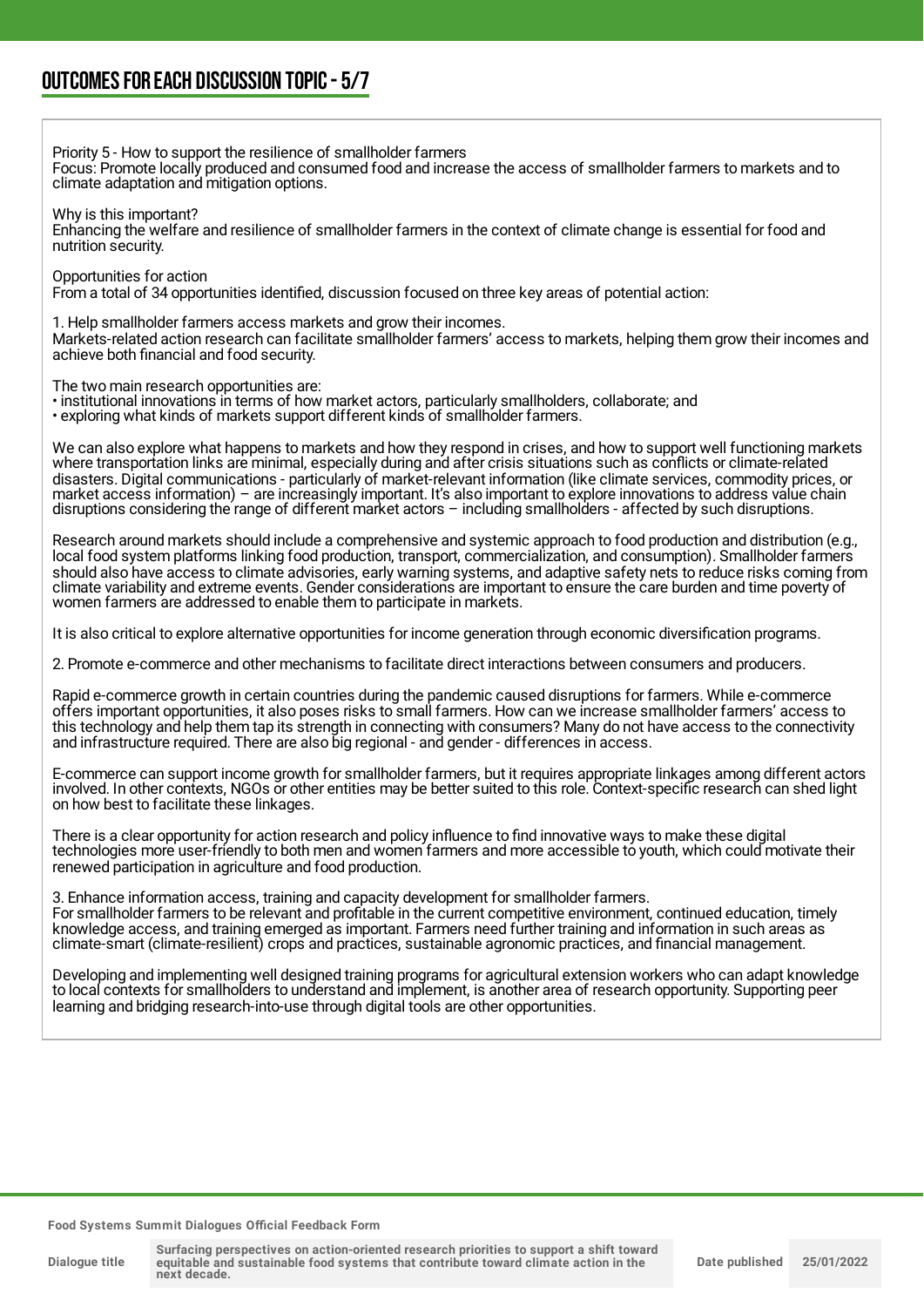## ACTION TRACKS

## **KEYWORDS**

|   | Action Track 1: Ensure access to safe and<br>nutritious food for all      | Finance                      | Policy                     |
|---|---------------------------------------------------------------------------|------------------------------|----------------------------|
|   | Action Track 2: Shift to sustainable<br>consumption patterns              | Innovation                   | Data & Evidence            |
|   | Action Track 3: Boost nature-positive<br>production                       | Human rights                 | Governance                 |
|   | Action Track 4: Advance equitable livelihoods                             | Women & Youth<br>Empowerment | Trade-offs                 |
| ✓ | Action Track 5: Build resilience to<br>vulnerabilities, shocks and stress |                              | Environment<br>and Climate |
|   |                                                                           |                              |                            |

**Food Systems Summit Dialogues Official Feedback Form**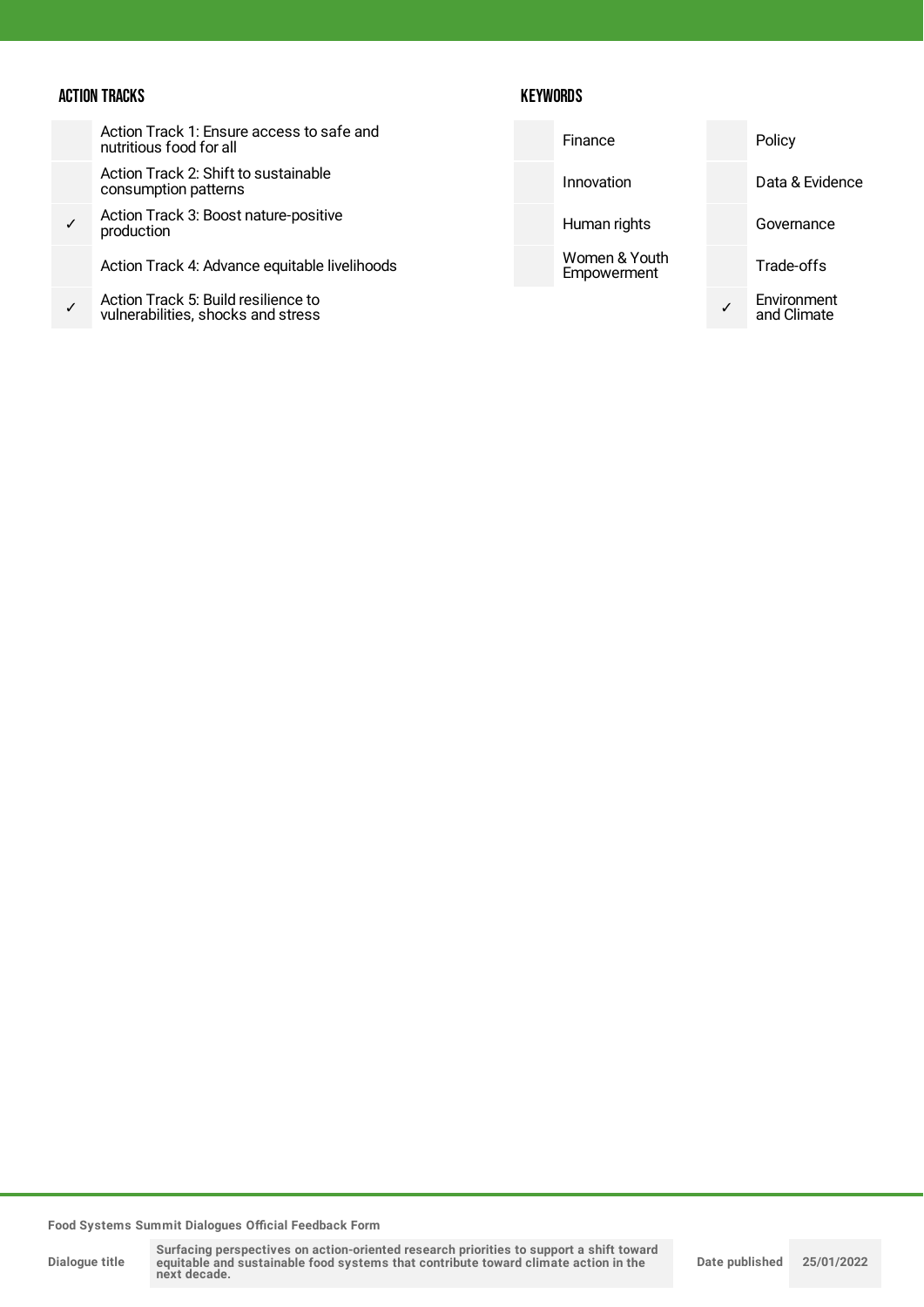Priority 6 - How to plan for climate risk in food systems

Focus: Adapting to extreme and slow on-set changes through rapid learning, foresight, and sustainable agricultural practices.

Why is this important?

Climate change and extreme events pose a wide range of human and economic costs, including famine. Focusing on reducing climate risk in food systems would benefit local governments and those engaged all along the food supply system.

Opportunities for action

From a total of 27 opportunities identified, the three priority action areas are:

1. Create storylines (socialization in public discourse) to communicate narratives that support transformation in a complex system.

This would entail improving communication:

• between government ministries and departments, to help to surface trade-offs. Irrigation, for example, may reduce risk in terms of agricultural productivity, but may increase risk in the water sector, or the health sector;

• with consumers - who are shifting their diets or may want to do so - on the implications of their choices; and

• with various actors along the value chain, incl. between extension service providers and farmers. This links with the need for capacity development, including the capacity to better communicate, if better narratives need to be co-developed.

There is a need to better communicate risk, in a timely manner, in ways understood by communities, and to explain how to feasibly reduce risk. Too often risk awareness is not followed by action, or is communicated too late, or without risk management options that communities can afford. Key actors should be mobilized, including civil society, in demanding justice in the way risk is managed and communicated.

2. Assess climate risks and opportunities along value chains.

There is also a need to better understand risks, underlying factors, and uncertainties and to improve risk assessments for decision-making. Such assessments should be conducted at the beginning of projects, not at the end. Assessment must include risks triggered by actions aimed at reducing other types of risk.

Risk needs to be assessed along all parts of the food system value chain, including how risk is unevenly distributed among actors. This entails co-assessing climate risks, with all stakeholders, taking into consideration who uses or needs to use the information, and fine-tuning the information accordingly.

o Use system thinking to assess how risk travels along value chains, how it is altered across actors, its ripple effects, and implications of our actions.

o Better understand how risks are distributed, in type, timing, and magnitude: Are there equal risks across the value chain? Where are the weaker parts of each value chain, in different contexts? Can we better target our interventions based on this knowledge? Will minimizing risk in one part of the value chain increase risk in another, or for other people? o Strengthen the link between risk assessments and solution identification. While risk assessments are well developed, we can't say the same about solution identification, which should be based on equally robust technical assessments.

3. Overcome the 'last mile' challenge in the delivery of climate services.

This demands major investments in proactive climate risk management strategies, including early warning and adaptive safety net programs that have the potential to secure more resilient livelihoods for millions of farmers in low- and middleincome countries. To help user communities and countries cope with climate change, climate services need to be easily accessible to all. Research can play an important role in understanding how to overcome this 'last mile' challenge in the delivery of climate services.

It is important to note, however, that not all risks can be foreseen by better climate services. There are components of risk linked to structural weaknesses of food systems, which may similarly present shocks, as happened with COVID-19. Some of these shocks may be addressed in part through actions – such as changing agricultural practices and shifting diets proposed under other priority research areas.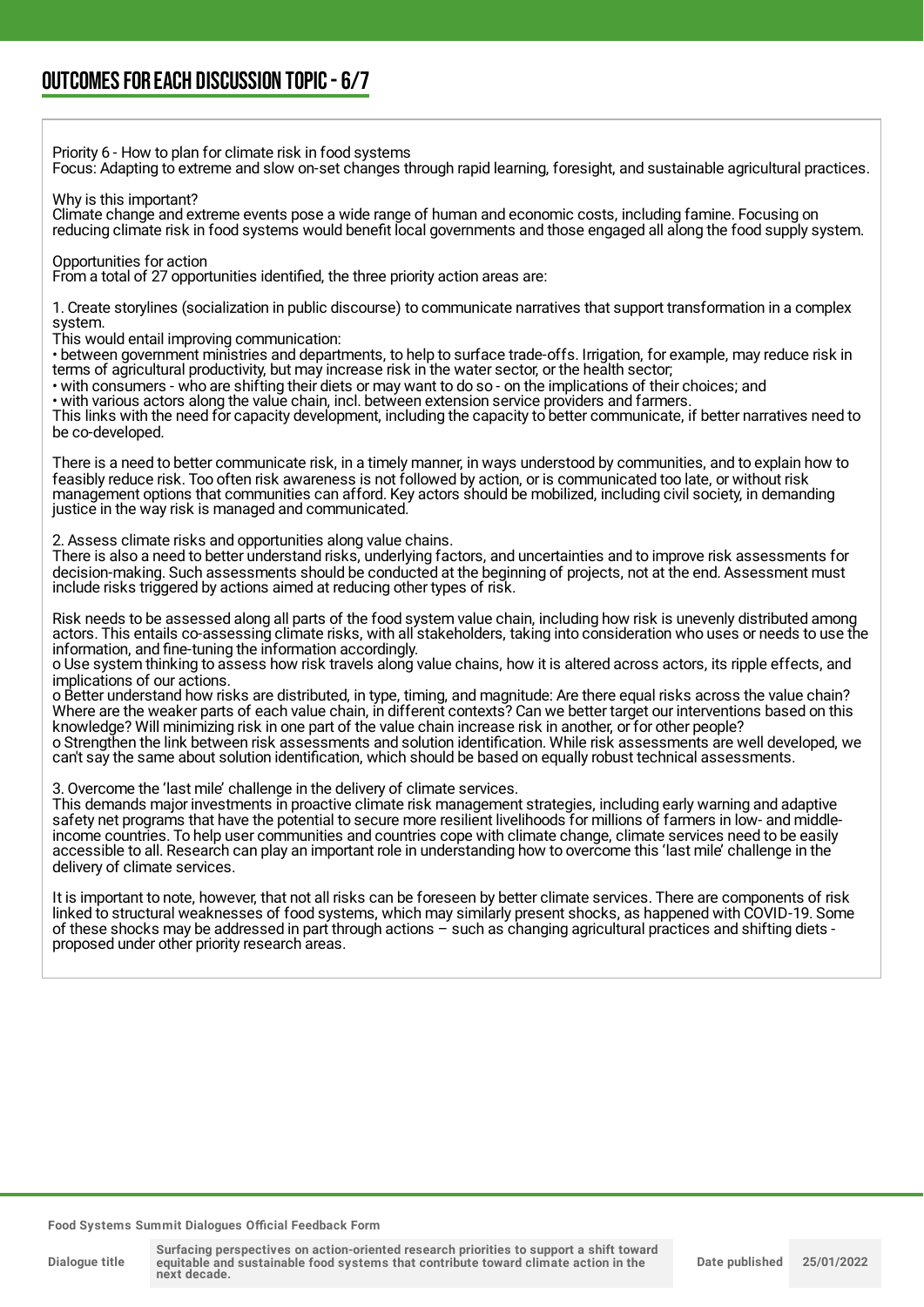### ACTION TRACKS

## **KEYWORDS**

| Action Track 1: Ensure access to safe and<br>nutritious food for all |
|----------------------------------------------------------------------|
| Action Track 2: Shift to sustainable<br>consumption patterns         |

Action Track 3: Boost nature-positive production

Action Track 4: Advance equitable livelihoods

✓ Action Track 5: Build resilience to vulnerabilities, shocks and stress

|              | Finance                      |   | Policy                     |
|--------------|------------------------------|---|----------------------------|
|              | Innovation                   | ✓ | Data & Evidence            |
| $\checkmark$ | Human rights                 |   | Governance                 |
|              | Women & Youth<br>Empowerment |   | Trade-offs                 |
|              |                              |   | Environment<br>and Climate |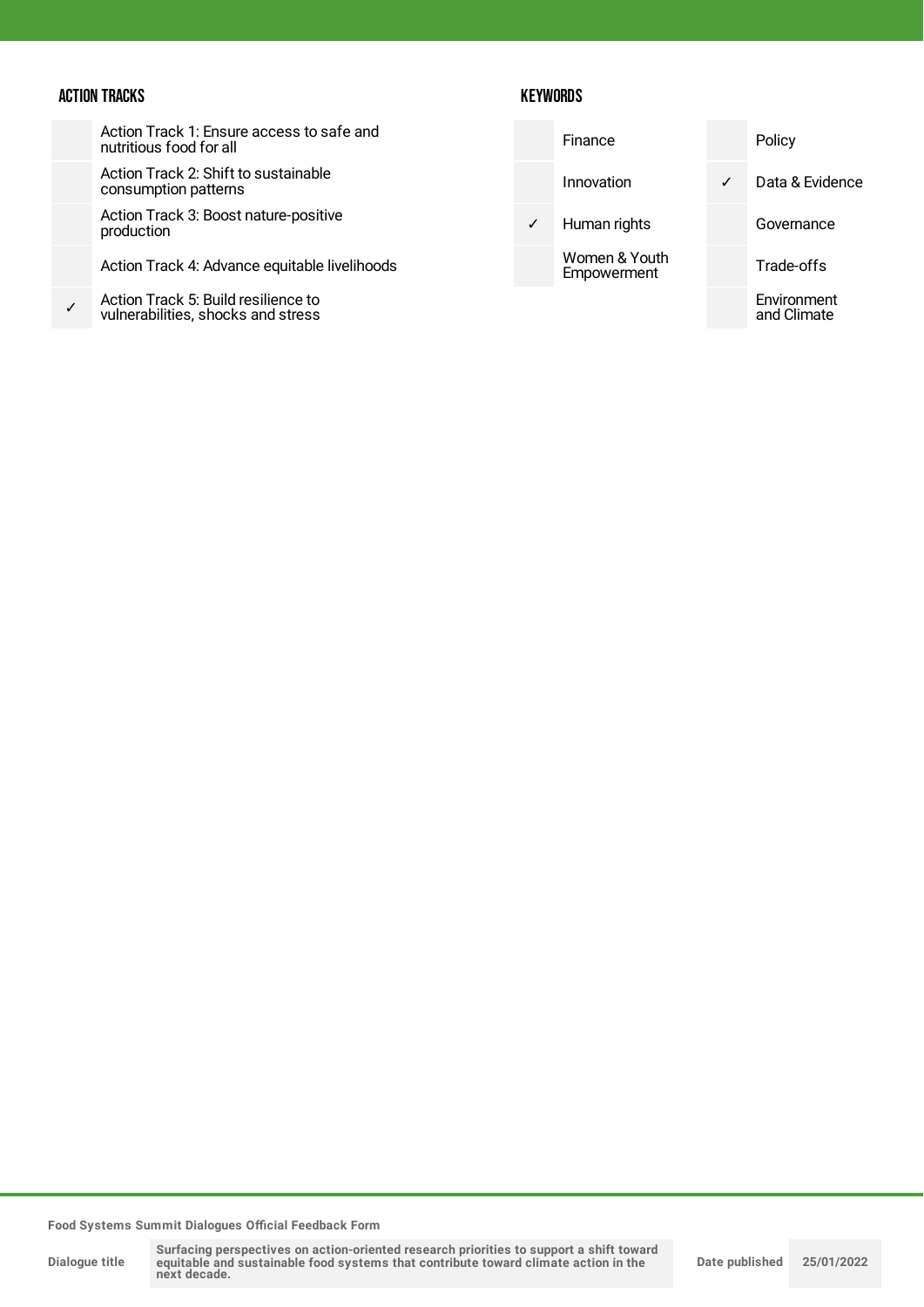Priority 7 - How to reduce emissions in food systems Focus: Use of low carbon technologies and methods that regenerate and protect soils and water while reducing food loss.

Why is this important?

Survey respondents highlighted the significant contributions of agriculture to greenhouse gas emissions, and the related impact that carbon-intensive industrial agricultural practices have on both soils and people — increasing poverty and vulnerability in fragile contexts.

Opportunities for action

This priority identified in survey responses was not selected for synthesis discussion by workshop participants. Nonetheless, the consultation generated more than 40 potential opportunities for action. These have been aggregated as follows:

1. Support agricultural practices that reduce emissions and mitigate impacts on soils.

• Support the diversification of farming practices, including agroforestry and agroecology, permaculture, and others that help to reduce emissions and increase carbon sequestration.

• Research soils across different farming and landscape systems to show the change needed for healthy soils (which reduce emissions and enable climate resilience).

2. Tackle the economic underpinnings of carbon intensive farming.

• Conduct cost-benefit and investment return analyses on agroecological systems, and use the results to advocate for change in agri-business models.

• Address private sector interests, lobbying and disincentives to adopting low-carbon food systems.

• Explore the use of taxes and subsidies to incentivize sustainable, regenerative local food production, and discourage highemission production.

• Reduce the costs of healthy diets.

• Create incentives for companies to measure and curtail food loss and waste.

• Deploy public private partnerships.

3. Use policy and regulatory reforms to reduce emissions.

• Identify and scale tools and policies to improve transparency and accountability within the commodity supply chains that are driving high emission production.

• Develop regulation and incentives to reduce food waste, such as by encouraging smaller portion packaging, recycling, or increasing food waste disposal costs.

• Use regulation and enforcement, together with real-time remote sensing, to secure and enforce protection of high-carbon landscapes.

• Implement "demand-side" policies that incentivize "supply-side" changes, such as food labelling systems that inform consumers on emissions and water use in food.

4. Invest in innovation.

• Rethink existing investment in agricultural research and innovation to focus more on climate-resilient, low-emission technologies and practices.

• Pressure large financial sector agencies to finance corporations that invest in low carbon foods.

• Explore market-based approaches to incentivize farmers' adoption of climate-smart technologies that also enhance their livelihoods.

5. Reduce carbon intensive value chains.

• Shorten and diversify supply chains for greater resilience within food systems.

• Look at emissions in post-harvest, post-production segments of value chains, such as through food loss, transport, storage, and infrastructure.

• Develop early warning and information management systems to reduce food loss.

• Ensure every adaptation project has access to mitigation experts who can help evaluate whether the adaptation changes proposed will increase or decrease emissions.

6. Bridge knowledge gaps on emissions reduction among various stakeholders.

• Foster knowledge sharing to ensure innovations reach farmers.

• Engage high-level policymakers in dialogue on emissions reduction in agriculture – giving them confidence to address it in their Nationally Determined Contributions.

• Support platforms and dialogues at local and regional levels to build policy capacity within governments and extension services.

• Improve our understanding on trade-offs and how to minimize them, such as when improving the diets of marginal communities entails more carbon-intensive infrastructure development.

• Educate and organize the public on food loss and their right to safe, secure, healthy food, so that they start demanding lowemission, low-input and fairly produced food.

**Food Systems Summit Dialogues Official Feedback Form**

**Dialogue title**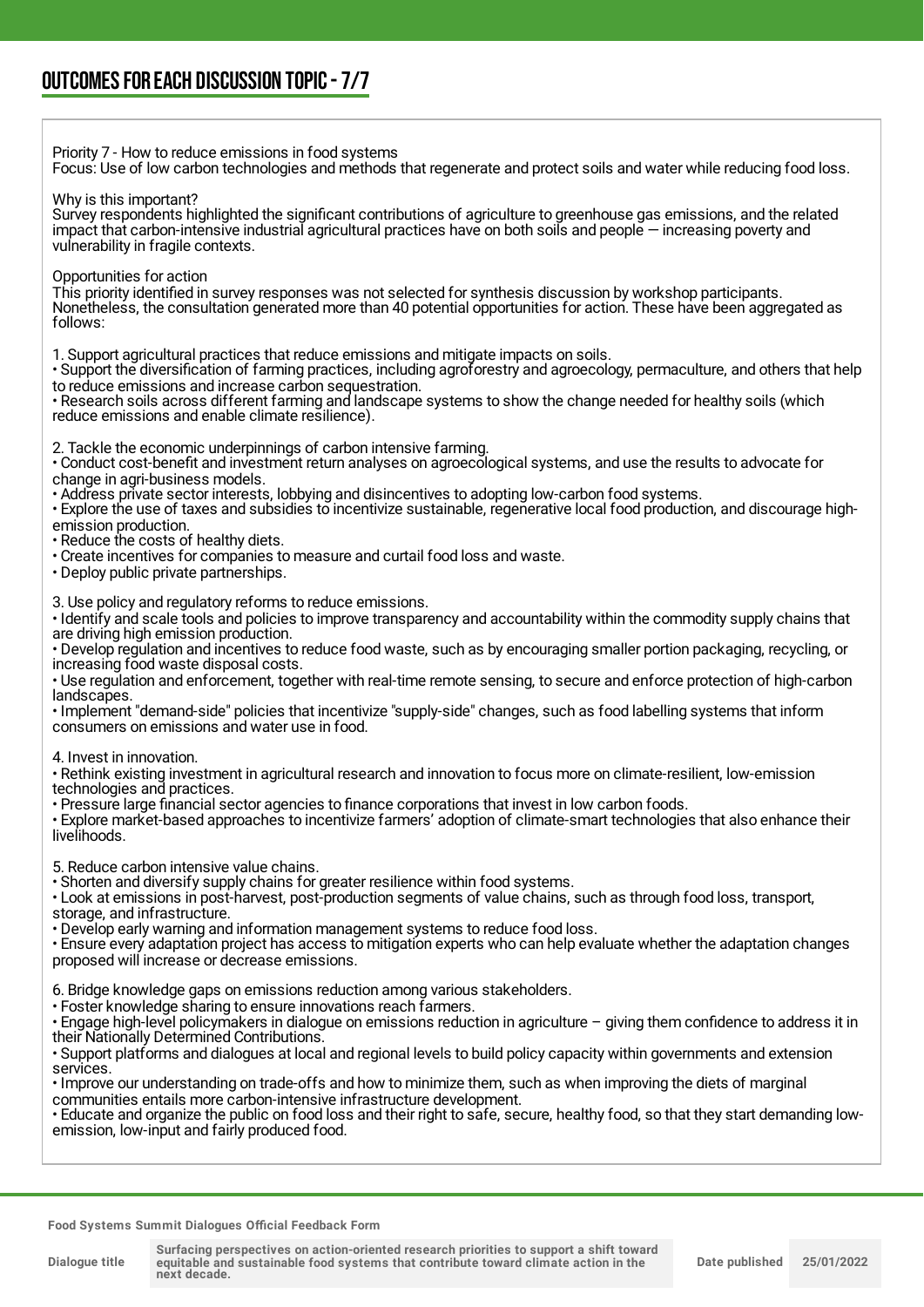### ACTION TRACKS

Action Track 1: Ensure access to safe and nutritious food for all

Action Track 2: Shift to sustainable consumption patterns

✓ Action Track 3: Boost nature-positive production

Action Track 4: Advance equitable livelihoods

Action Track 5: Build resilience to vulnerabilities, shocks and stress

#### **KEYWORDS**

|   | Finance                      | ✓ | Policy                     |
|---|------------------------------|---|----------------------------|
| ✓ | Innovation                   | ✓ | Data & Evidence            |
|   | Human rights                 |   | Governance                 |
|   | Women & Youth<br>Empowerment |   | Trade-offs                 |
|   |                              |   | Environment<br>and Climate |

**Food Systems Summit Dialogues Official Feedback Form**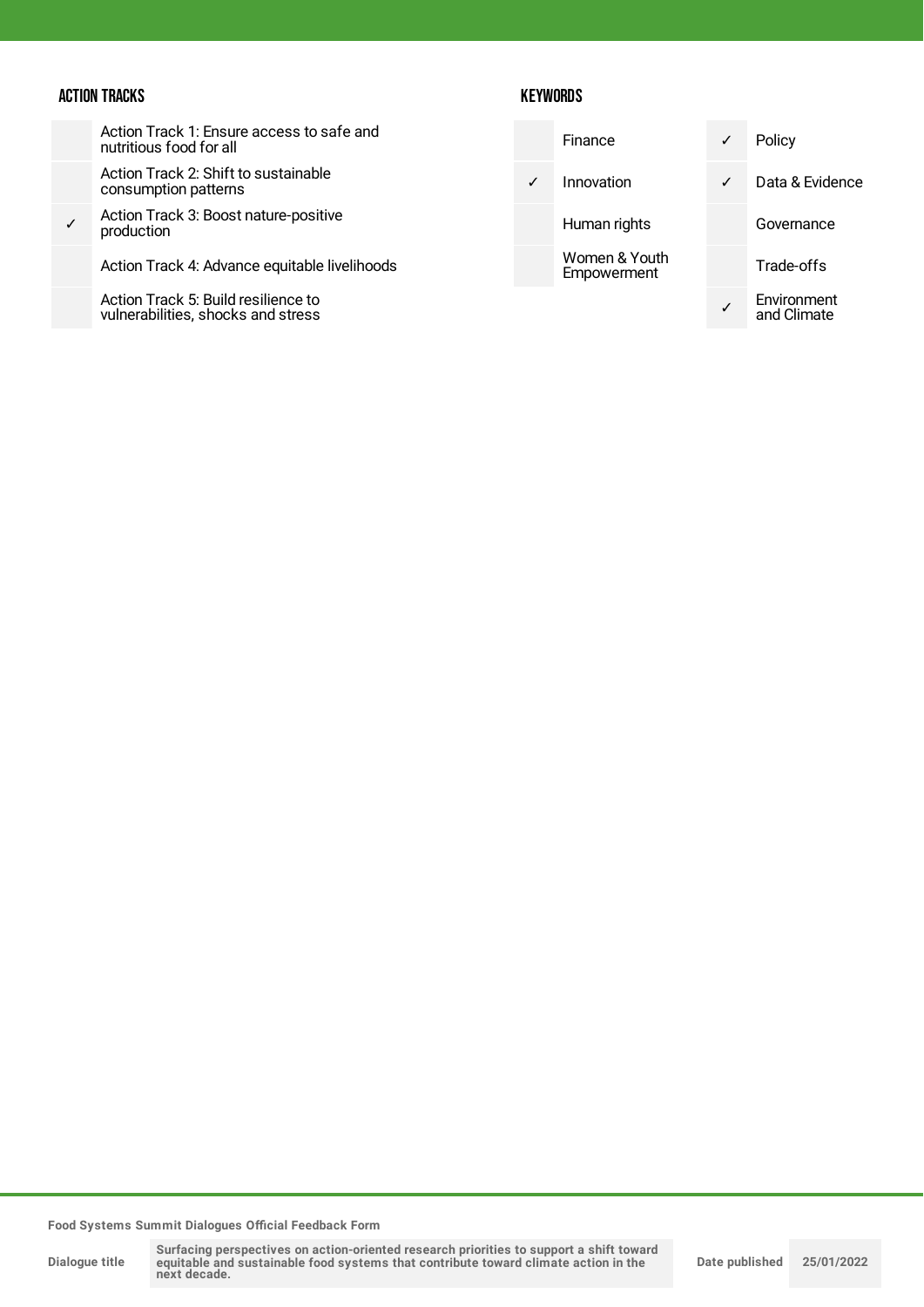## AREAS OF DIVERGENCE

The seven priority areas related to food systems that were presented for discussion in the dialogue were surfaced by nearly 40 survey respondents in the weeks leading up to the dialogue. Some of the dialogue participants noted the absence of some important priorities, including a focus on how we might transform food systems through a better understanding of market demands for increased protein (in particular, meat), and a focus on economic incentives to move towards agroecology. Note that the seven priority areas are not ranked, and neither the survey nor the dialogue asked that these be weighed against one another to reach any consensus around order or prioritization.

While not areas of divergence per se, the dialogue flagged a number of overlapping areas among priorities, including that aspects of several priorities link with agroecology and that justice, equality and inclusion must be seen as cutting across all the other priorities. This highlights the need to think holistically, rather than addressing each priority as a silo. Similarly, some participants highlighted the need to think about how we do research differently, rather than just identifying research gaps and priorities. This would entail new ways of rewarding scientists to motivate, support, and reward participatory and transdisciplinary research; better understanding how research can support transformation; and ensuring the people we are trying to help are engaged in the research process.

In a post-dialogue debrief, IDRC organizers reflected on gaps in representation in the overall consultation process. Some regions (MENA and Asia-Pacific in particular) and stakeholder groups (mainly research users) were underrepresented. ARA and others that use the findings from this consultation process should consider other validation steps to ensure research directions reflect the needs of producers, consumers, and farming communities, not just the perspectives of funders and researchers. There was also some unevenness in the distribution of expertise. Some group conversations included leading experts. For them the gap was less on what to do (they felt there was clear agreement on what works) but how. And while social and economic trade-offs rippled across many priorities, we did not have many economists present, so there was no discussion in, for example, the agroecology group, on economic incentives, while in the discussion of healthy sustainable diets, two of the four participants were economists. This likely skewed the selection and elaboration of proposed actions.

| <b>ACTION TRACKS</b> |                                                                           |  | KEYWORDS                     |   |                            |  |
|----------------------|---------------------------------------------------------------------------|--|------------------------------|---|----------------------------|--|
|                      | Action Track 1: Ensure access to safe and<br>nutritious food for all      |  | Finance                      |   | Policy                     |  |
|                      | Action Track 2: Shift to sustainable<br>consumption patterns              |  | Innovation                   | ✓ | Data & Evidence            |  |
|                      | Action Track 3: Boost nature-positive<br>production                       |  | Human rights                 |   | Governance                 |  |
|                      | Action Track 4: Advance equitable livelihoods                             |  | Women & Youth<br>Empowerment |   | Trade-offs                 |  |
|                      | Action Track 5: Build resilience to<br>vulnerabilities, shocks and stress |  |                              |   | Environment<br>and Climate |  |

**Food Systems Summit Dialogues Official Feedback Form**